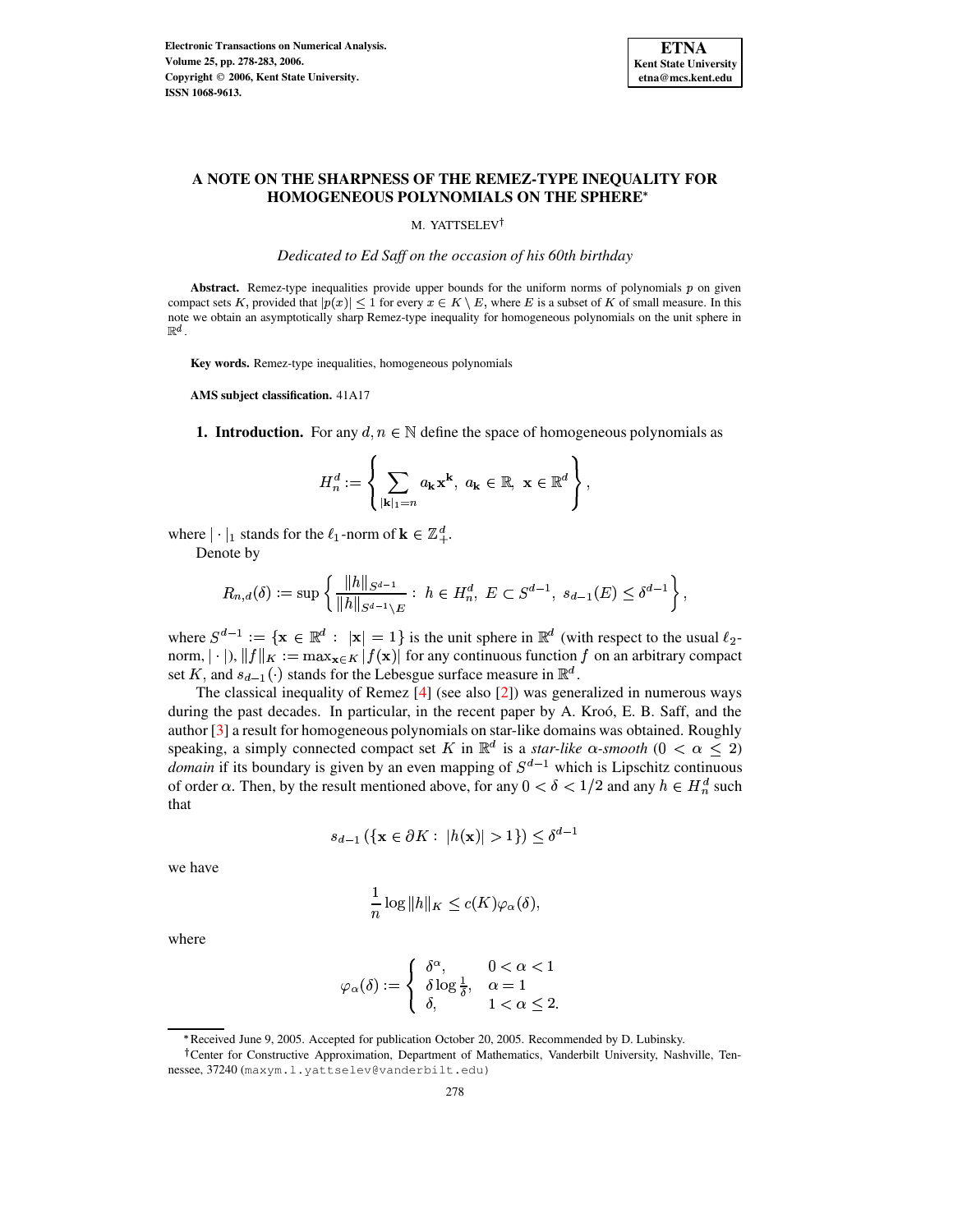For instance, in the case of the unit sphere, it follows that

$$
\frac{1}{n}\log R_{n,d}(\delta) \le c(S^{d-1})\delta.
$$

<span id="page-1-0"></span>The goal of this note is to obtain asymptotically sharp expression for the constant  $c(S^{d-1})$  in the previous inequality.

THEOREM 1.1. Let  $\{\delta_n\}_{n=1}^{\infty}$  be a sequence of positive numbers tending to zero such that

$$
\lim_{n\to\infty}n\delta_n=\infty
$$

and  $\Gamma(\cdot)$  stand for the Gamma function. Then for any integer  $d \geq 2$  we have

<span id="page-1-2"></span>(1.1) 
$$
\lim_{n \to \infty} \frac{\log R_{n,d}(\delta_n)}{n \delta_n} = \kappa_d,
$$

where

<span id="page-1-1"></span>(1.2) 
$$
\kappa_d := \frac{1}{\sqrt{\pi}} \left( \frac{d-1}{4} \Gamma\left(\frac{d-1}{2}\right) \right)^{1/(d-1)}
$$

In particular, in the case of the unit circle we obtain COROLLARY 1.2. Let  $\{\delta_n\}_{n=1}^{\infty}$  be as above. Then

$$
\lim_{n \to \infty} \frac{\log R_{n,2}(\delta_n)}{n \delta_n} = \frac{1}{4}
$$

2. Proofs. The proof of Theorem 1.1 explores a connection between the restriction of  $H_n^2$  to the unit sphere in  $\mathbb{R}^2$ ,  $H_n^2(S^1)$ , and  $P_{2n}(\mathbb{T})$ , the space of complex polynomials of degree at most  $2n$  restricted to the unit circle. Namely, for any  $h(x, y) \in H_n^2(S^1)$ , there exists  $q(z) \in P_{2n}(\mathbb{T})$  such that

$$
|h(x,y)| = |q(z)|, \text{ for any } z = x + iy \in \mathbb{T}.
$$

<span id="page-1-3"></span>It will allow us to use the known Remez inequality for polynomials in  $P_{2n}(\mathbb{T})$ . The following result that we shall apply later is due to V. Andrievskii and can be found in [1].

THEOREM 2.1. Let  $n \in \mathbb{N}$ ,  $\delta \geq 0$ , and  $q \in P_n(\mathbb{T})$  be such that

$$
s_1 \{ z \in \mathbb{T} : |q(z)| \ge 1 \} \le \delta.
$$

**Then** 

$$
||q||_{\mathbb{T}} \le \left(\frac{1+\sin(\delta/4)}{\cos(\delta/4)}\right)^n.
$$

This estimate is sharp in the asymptotic sense. Namely, let  $\{q_n\}$  be a sequence of normalized Fekete polynomials for the set

$$
\mathcal{C}_{\delta} := \left\{ z = e^{i\phi} \in \mathbb{T} : \phi \in [-\pi, -\delta/2] \cap [\delta/2, \pi] \right\},\
$$

where normalization means that  $||q_n||_{\mathcal{C}_{\delta}} = 1$ . Then

$$
\lim_{n \to \infty} |q_n(1)|^{1/n} = \frac{1 + \sin(\delta/4)}{\cos(\delta/4)}.
$$

279

**ETNA Kent State University**  $etna@mcs. kent.edu$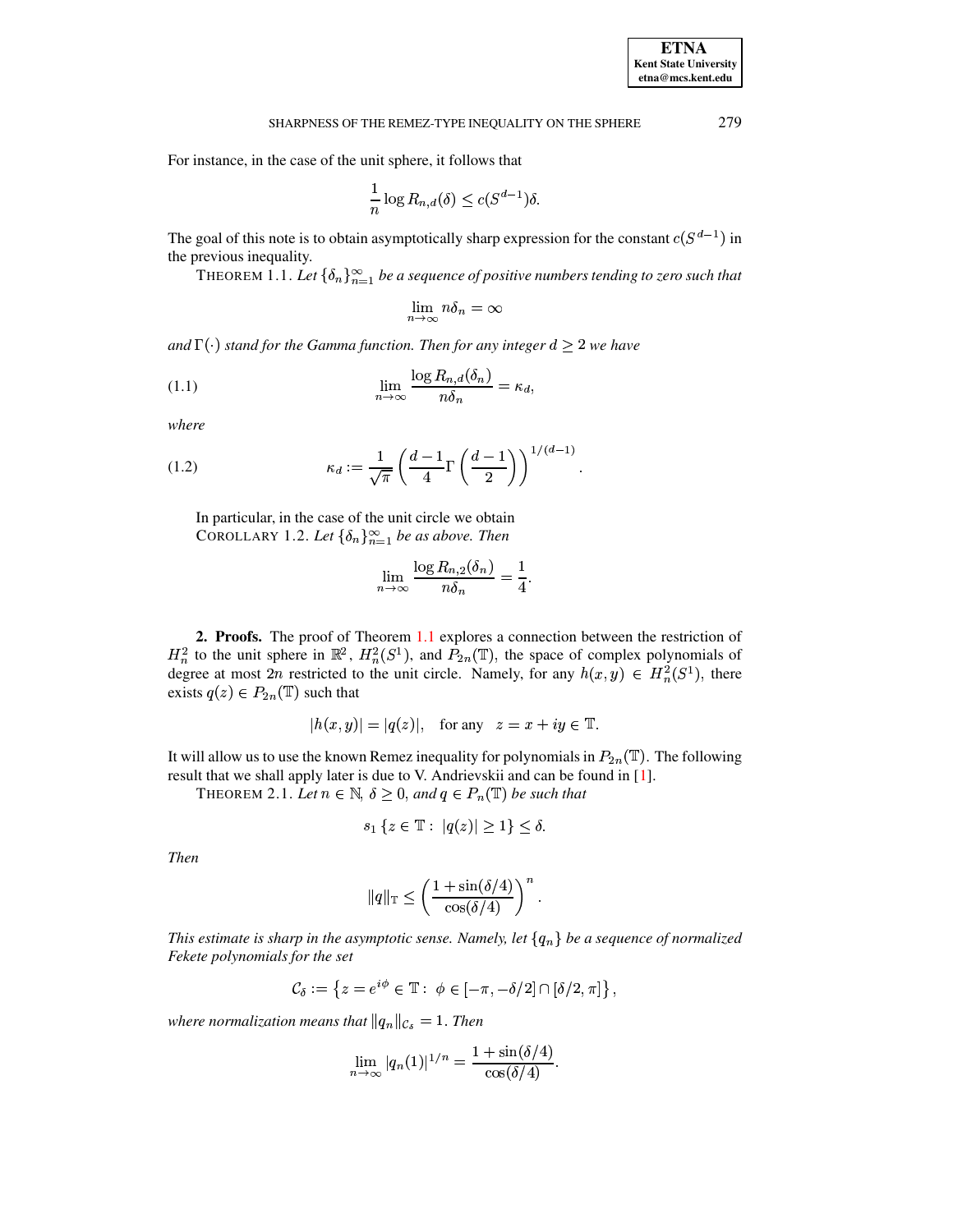## M. YATTSELEV

Next we shall need an auxiliary lemma which will reduce the problem to the two-

dimensional case.<br>Let  $S_+^{d-1} := \{ \mathbf{x} = (x_1, \dots, x_d) \in \mathbb{R}^d : |\mathbf{x}| = 1, \ x_d \ge 0 \}$  denote the upper halfsphere. Any two-dimensional plane containing the line  $\{x_1 = \cdots = x_{d-1} = 0\}$  can be described as follows:

$$
L_{\overline{\phi}} = \{ \gamma \cdot \mathbf{u} + \beta \cdot \mathbf{e}_d : \gamma, \beta \in \mathbb{R} \},
$$

where  $\overline{\phi} \in T^{d-2} := [0, \pi] \times [-\pi/2, \pi/2]^{d-3}$ ,  $\mathbf{e}_d := (0, \dots, 0, 1) \in \mathbb{R}^d$ , and  $\mathbf{u} = (u_1, \dots, u_{d-1}) \in S^{d-2}$  which can be represented in the spherical coordinates of  $\mathbb{R}^{d-1}$  as  $(1, \overline{\phi})$  or  $(-1, \overline{\phi})$ .<br>

<span id="page-2-3"></span>and  $s_{d-1}(E) = \epsilon^{d-1}$ . Then

<span id="page-2-2"></span>
$$
(2.1) \qquad \inf \left\{ s_1 \left( L_{\overline{\phi}} \cap E \right) : \overline{\phi} \in T^{d-2} \right\} \le 2^{d/(d-1)} \kappa_d \epsilon + o(\epsilon), \quad \text{as} \quad \epsilon \to 0
$$

where  $\kappa_d$  is defined by (1.2).

*Proof.* Define a projection  $P_d : \mathbb{R}^d \to \mathbb{R}^{d-1}$  by the rule

$$
P_d(x_1,\ldots,x_{d-1},x_d):=(x_1,\ldots,x_{d-1}).
$$

For any  $r > 0$  denote by

$$
A_r := P_d^{-1}(B_r^{d-1}) \cap S_+^{d-1}
$$

a spherical cap around point  $e_d$  on the unit sphere which is the preimage of the ball  $B_r^{d-1}$ under the projection  $P_d$ , where  $B_r^{d-1} := \{ \mathbf{x} \in \mathbb{R}^{d-1} : ||\mathbf{x}|| \leq r \}$ . Let  $r(\epsilon)$  be chosen in such a way that  $s_{d-1}(A_{r(\epsilon)}) = \epsilon^{d-1}$ . Denote by

$$
E_{\overline{\phi}} = \left\{ \rho \in [-1,1] : (\rho, \overline{\phi}) \in P_d(E) \right\},\
$$

where  $(\rho, \overline{\phi}) \in \mathbb{R} \times T^{d-2}$  are spherical coordinates in  $\mathbb{R}^{d-1}$ .

First we are going to show that

<span id="page-2-0"></span>(2.2) 
$$
\inf \left\{ s_1 \left( L_{\overline{\phi}} \cap E \right) : \overline{\phi} \in T^{d-2} \right\} \leq 2 \arcsin(r(\epsilon)).
$$

Suppose (2.2) is false, i.e., for any  $\overline{\phi} \in T^{d-2}$  we have that

$$
s_1\left(L_{\overline{\phi}} \cap E\right) > 2 \arcsin(r(\epsilon)).
$$

The last claim can be restated as

$$
\int_{E_{\overline{\phi}}} \frac{d\rho}{\sqrt{1-\rho^2}} > \int_{-r(\epsilon)}^{r(\epsilon)} \frac{d\rho}{\sqrt{1-\rho^2}}, \quad \text{for all } \overline{\phi} \in T^{d-2},
$$

which can be written in the following form

<span id="page-2-1"></span>
$$
(2.3) \qquad \int_{E_{\overline{\phi}} \setminus [-r(\epsilon), r(\epsilon)]} \frac{d\rho}{\sqrt{1-\rho^2}} > \int_{[-r(\epsilon), r(\epsilon)] \setminus E_{\overline{\phi}} } \frac{d\rho}{\sqrt{1-\rho^2}}, \quad \text{ for all } \overline{\phi} \in T^{d-2}.
$$

Since

$$
\rho_1 := \min_{E_{\overline{\phi}} \setminus [-r(\epsilon), r(\epsilon)]} |\rho|^{d-2} \ge \max_{[-r(\epsilon), r(\epsilon)] \setminus E_{\overline{\phi}}} |\rho|^{d-2} =: \rho_2,
$$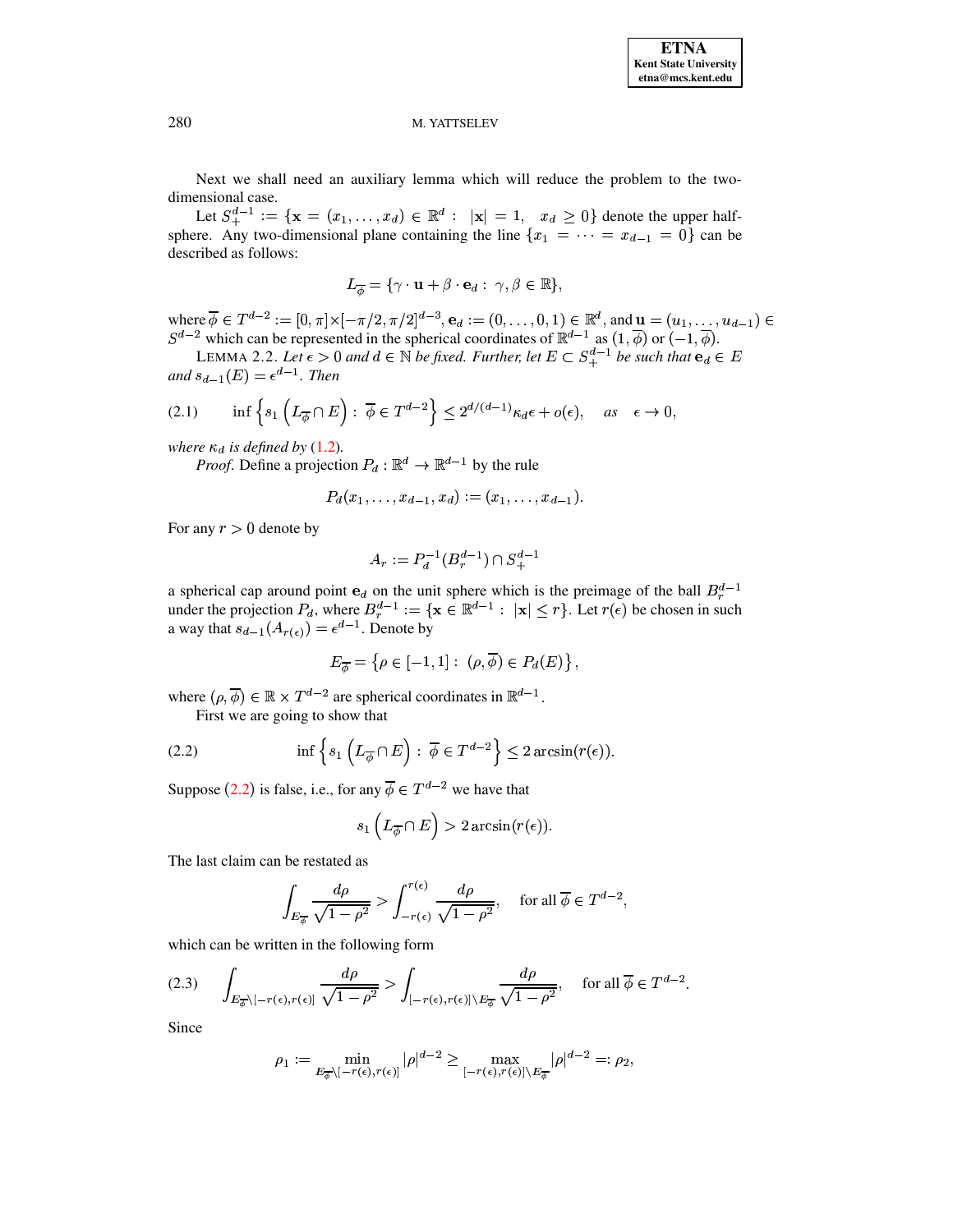# SHARPNESS OF THE REMEZ-TYPE INEQUALITY ON THE SPHERE

inequality  $(2.3)$  implies that

$$
\int_{E_{\overline{\phi}} \setminus [-r(\epsilon), r(\epsilon)]} \frac{|\rho|^{d-2}}{\sqrt{1-\rho^2}} d\rho \ge \int_{E_{\overline{\phi}} \setminus [-r(\epsilon), r(\epsilon)]} \frac{\rho_1^{d-2}}{\sqrt{1-\rho^2}} d\rho
$$
\n
$$
> \int_{[-r(\epsilon), r(\epsilon)] \setminus E_{\overline{\phi}}} \frac{\rho_2^{d-2}}{\sqrt{1-\rho^2}} d\rho \ge \int_{[-r(\epsilon), r(\epsilon)] \setminus E_{\overline{\phi}}}\frac{|\rho|^{d-2}}{\sqrt{1-\rho^2}} d\rho
$$

and consequently

$$
\int_{E_{\overline{\phi}}} \frac{|\rho|^{d-2}}{\sqrt{1-\rho^2}} d\rho > \int_{-r(\epsilon)}^{r(\epsilon)} \frac{|\rho|^{d-2}}{\sqrt{1-\rho^2}} d\rho
$$

for all  $\overline{\phi} \in T^{d-2}$ . Then

$$
\epsilon^{d-1} = s_{d-1}(E) = \int_{P_d(E)} \left( 1 - \sum_{k=1}^{d-1} x_k^2 \right)^{-1/2} d\mathbf{x} = \int_{T^{d-2}} J(\overline{\phi}) \int_{E_{\overline{\phi}}} \frac{|\rho|^{d-2}}{\sqrt{1 - \rho^2}} d\rho d\overline{\phi}
$$
  
> 
$$
\int_{T^{d-2}} J(\overline{\phi}) \int_{-r(\epsilon)}^{r(\epsilon)} \frac{|\rho|^{d-2}}{\sqrt{1 - \rho^2}} d\rho d\overline{\phi} = \int_{B_{r(\epsilon)}^{d-1}} \left( 1 - \sum_{k=1}^{d-1} x_k^2 \right)^{-1/2} d\mathbf{x}
$$
  
= 
$$
s_{d-1} (A_{r(\epsilon)}) = \epsilon^{d-1},
$$

where  $|\rho|^{d-2} J(\overline{\phi})$  is the Jacobian of the spherical transformation in  $\mathbb{R}^{d-1}$ . Thus, we have obtained a contradiction.

Now, to prove  $(2.1)$  we need to get an upper estimate for  $r(\epsilon)$ . Since

$$
\mu_{d-1}\left(B_{r(\epsilon)}^{d-1}\right)\leq s_{d-1}\left(A_{r(\epsilon)}\right)\leq (1+r^2(\epsilon)/2)\mu_{d-1}\left(B_{r(\epsilon)}^{d-1}\right),
$$

we have

$$
\epsilon^{d-1} + o(\epsilon^{d-1}) = \mu_{d-1} \left( B_{r(\epsilon)}^{d-1} \right) = \mu_{d-1} \left( B_1^{d-1} \right) r^{d-1}(\epsilon) = \frac{1}{2} \left( \frac{r(\epsilon)}{\kappa_d} \right)^{d-1}
$$

where  $\mu_{d-1}(\cdot)$  stands for the usual Lebesgue measure in  $\mathbb{R}^{d-1}$ . From the above we obtain that

$$
r(\epsilon) = 2^{1/(d-1)} \kappa_d \epsilon + o(\epsilon),
$$

 $\Box$ 

which completes the proof.

*Proof of Theorem 1.1.* We start by showing the upper estimate for the limit in (1.1). Let  $h \in H_n^d$  and  $E \subset S^{d-1}$  with  $s_{d-1}(E) \leq \delta_n^{d-1}$ . Without loss of generality we may assume that  $||h||_{S^{d-1} \setminus E} = 1$  and h att lemma ensures that there exists a one-dimensional sphere  $S^1$  which goes through the  $e_d$  with the property

$$
s_1(E \cap S^1) \leq 4\kappa_d \delta_n + o(\delta_n),
$$

where  $o(\delta_n)$  is understood in the following sense

$$
\lim_{n \to \infty} o(\delta_n) \cdot \delta_n^{-1} = 0.
$$

281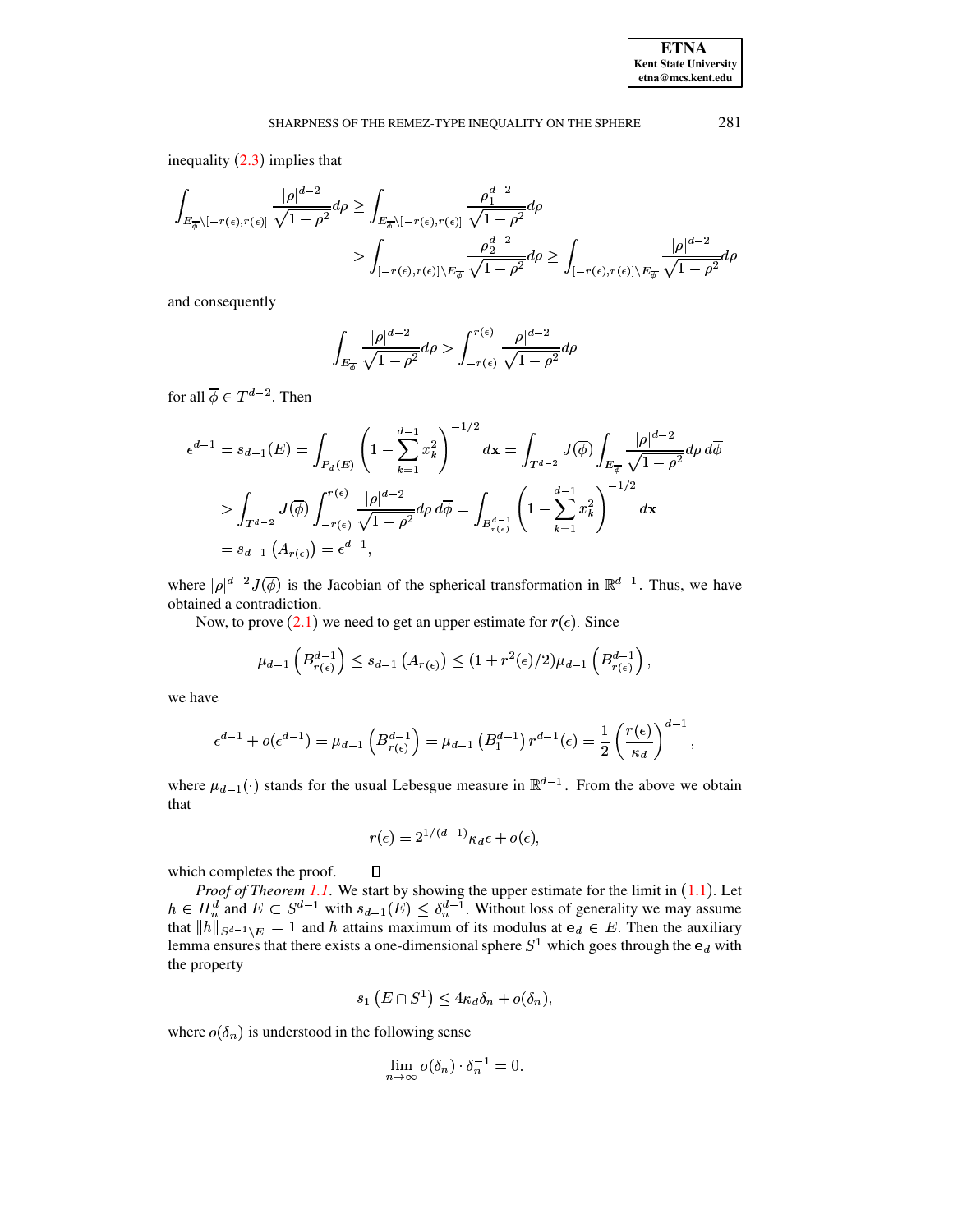## M. YATTSELEV

Since h restricted to  $S^1$  is a homogeneous polynomial of two variables, problem can be reduced to the two-dimensional case.

The unit sphere in  $\mathbb{R}^2$  can be viewed as the unit circle  $\mathbb T$  in the complex plane  $\mathbb C$ , which allows us to establish a relationship between homogeneous polynomials on  $S^1$  and polynomials with complex coefficients on T.

$$
h(x,y) = \sum_{j=0}^{n} h_j x^j y^{n-j} = \sum_{j=0}^{n} h_j \left(\frac{z^2+1}{2z}\right)^j \left(\frac{z^2-1}{2iz}\right)^{n-j} = \frac{q_h(z^2)}{z^n},
$$

where  $z = x + iy$  and  $q_h \in P_n(\mathbb{T})$ . Moreover

$$
|h(x,y)| = |q_h(z^2)|, \quad z = x + iy \in \mathbb{T}.
$$

Which, in particular, means

$$
|h(\cos \phi, \sin \phi)| = |h(\cos(\pi + \phi), \sin(\pi + \phi))| = |q_h (e^{2i\phi})|
$$

for any  $\phi \in [0, \pi]$ . Since

$$
s_1 \{ z = x + iy \in \mathbb{T} : |h(x, y)| > 1 \} = 2\mu_1 \{ \phi \in [0, \pi] : |h(\cos \phi, \sin \phi)| > 1 \}
$$
  

$$
< 4\kappa_d \delta_n + o(\delta_n),
$$

we obtain

$$
s_1 \{ z \in \mathbb{T} : |q_h(z)| > 1 \} = \mu_1 \{ \phi \in [0, 2\pi] : |q_h(e^{i\phi})| > 1 \}
$$
  
=  $2\mu_1 \{ \phi \in [0, \pi] : |q_h(e^{2i\phi})| > 1 \} \leq 4\kappa_d \delta_n + o(\delta_n).$ 

Thus we can apply Theorem 2.1, which yields

$$
||h||_{S^{d-1}} = ||h||_{S^1} = ||q_h||_{\mathbb{T}} \le \left(\frac{1+\sin(\kappa_d\delta_n + o(\delta_n))}{\cos(\kappa_d\delta_n + o(\delta_n))}\right)^n.
$$

The last inequality implies

$$
\frac{1}{n}\log R_{n,d}(\delta_n) \leq \log\left(1+\sin(\kappa_d\delta_n+o(\delta_n))\right)-\log\cos(\kappa_d\delta_n+o(\delta_n))=\kappa_d\delta_n+o(\delta_n),
$$

which gives us the desired upper bound for the limit in  $(1.1)$ .

Now we turn our attention to the lower estimate. For  $0 < \epsilon < 1$  consider the *n*-th Chebyshev polynomials for the interval  $[-1 + \epsilon, 1 - \epsilon]$ , i.e.

$$
T_n^{\epsilon}(x) := T_n\left(\frac{x}{1-\epsilon}\right),\,
$$

where  $T_n(x) = \{(x + \sqrt{x^2 - 1})^n + (x - \sqrt{x^2 - 1})^n\}/2$  is the classical *n*-th Chebyshev polynomial. It satisfies

(i)  $|T_n^{\epsilon}(x)| \leq 1$  for  $x \in [-1 + \epsilon, 1 - \epsilon]$ ;

(ii) 
$$
\max_{x \in [-1,1]} |T_n^{\epsilon}(x)| = |T_n^{\epsilon}(1)| = |T_n(\frac{1}{1-\epsilon})|
$$
.

Due to the symmetry of  $[-1 + \epsilon, 1 - \epsilon]$  we can write  $T_n^{\epsilon}(x)$  in the next form:

$$
T_n^{\epsilon}(x) = \begin{cases} k_n \prod_{j=1}^m (x^2 - t_j^2), & n = 2m; \\ k_n x \prod_{j=1}^m (x^2 - t_j^2), & n = 2m + 1. \end{cases}
$$